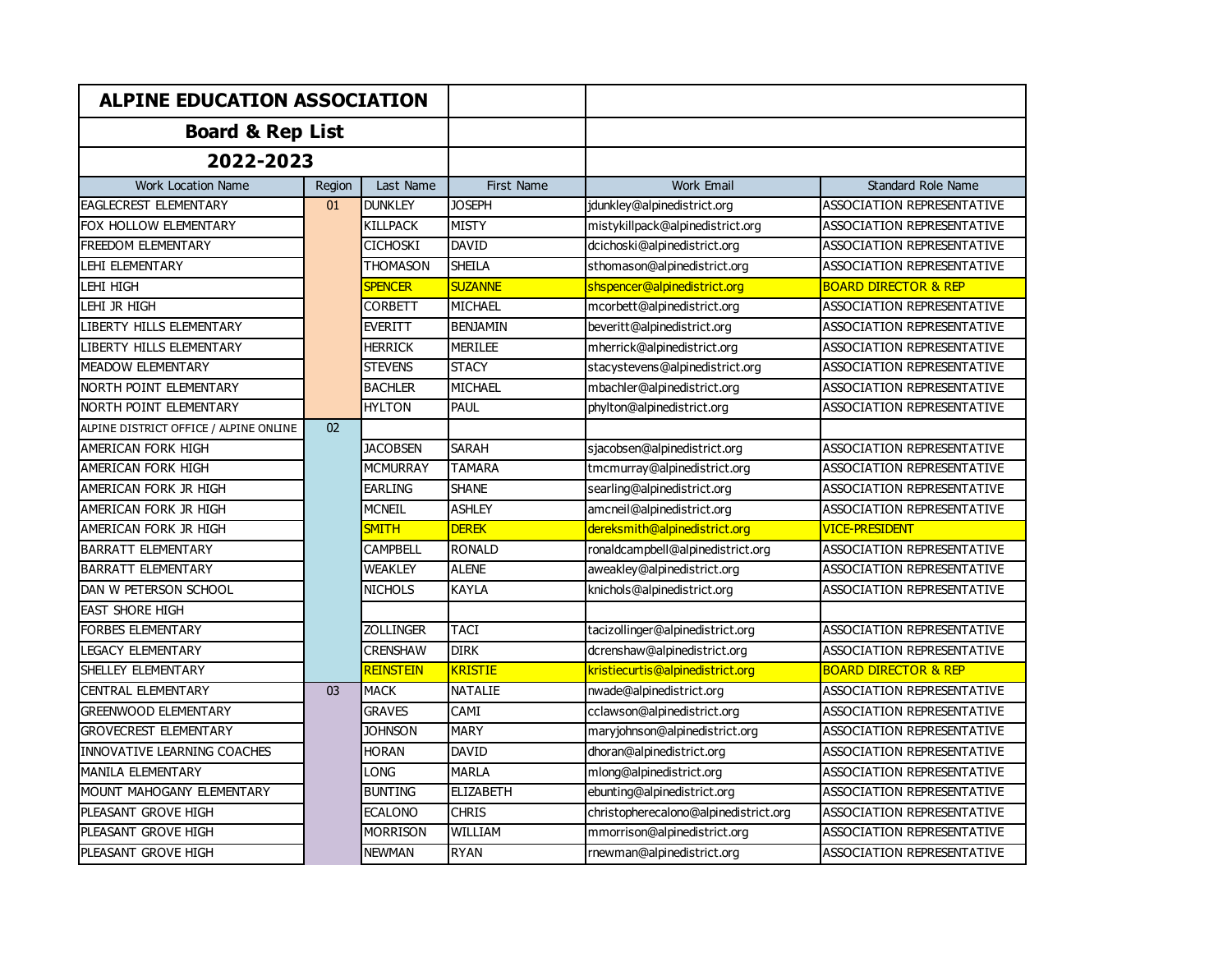| PLEASANT GROVE JR HIGH        |    | <b>PHIPPEN</b>   | JILL             | jphippen@alpinedistrict.org       | <b>BOARD DIRECTOR</b>             |
|-------------------------------|----|------------------|------------------|-----------------------------------|-----------------------------------|
| PLEASANT GROVE JR HIGH        |    | WILKINSON        | <b>JON</b>       | jwilkinson@alpinedistrict.org     | ASSOCIATION REPRESENTATIVE        |
| <b>VALLEY VIEW ELEMENTARY</b> |    | <b>JOHNSON</b>   | <b>SHELLY</b>    | shellyjohnson@alpinedistrict.org  | ASSOCIATION REPRESENTATIVE        |
| <b>BROOKHAVEN ELEMENTARY</b>  | 04 | <b>JEPPSON</b>   | <b>JENNIFER</b>  | jjeppson@alpinedistrict.org       | ASSOCIATION REPRESENTATIVE        |
| DRY CREEK ELEMENTARY          |    | <b>CHILDS</b>    | <b>CINDY</b>     | cchilds@alpinedistrict.org        | <b>ASSOCIATION REPRESENTATIVE</b> |
| HARBOR POINT ELEMENTARY       |    | <b>PAEPKE</b>    | <b>TERESSA</b>   | tpaepke@alpinedistrict.org        | <b>ASSOCIATION REPRESENTATIVE</b> |
| LAKE MOUNTAIN MIDDLE SCHOOL   |    | <b>EVANS</b>     | <b>MOLLY</b>     | maevans@alpinedistrict.org        | ASSOCIATION REPRESENTATIVE        |
| SAGE HILLS ELEMENTARY         |    | <b>ANDERSON</b>  | <b>SARAH</b>     | sanderson@alpinedistrict.org      | <b>ASSOCIATION REPRESENTATIVE</b> |
| SARATOGA SHORES ELEMENTARY    |    | <b>WADE</b>      | <b>MARISSA</b>   | marissawade@alpinedistrict.org    | ASSOCIATION REPRESENTATIVE        |
| SPRINGSIDE ELEMENTARY         |    | <b>MOSER</b>     | <b>GARY</b>      | gmoser@alpinedistrict.org         | <b>ASSOCIATION REPRESENTATIVE</b> |
| <b>VISTA HEIGHTS MIDDLE</b>   |    | <b>GOLD</b>      | <b>ALICE</b>     | agold@alpinedistrict.org          | <b>ASSOCIATION REPRESENTATIVE</b> |
| <b>WESTLAKE HIGH</b>          |    | <b>BLAKESLEY</b> | LORI             | Iblakesley@alpinedistrict.org     | ASSOCIATION REPRESENTATIVE        |
| <b>WESTLAKE HIGH</b>          |    | <b>GOWANS</b>    | <b>MICHAEL</b>   | mgowans@alpinedistrict.org        | <b>PRESIDENT</b>                  |
| <b>WESTLAKE HIGH</b>          |    | <b>HOLT</b>      | <b>CHRISTINE</b> | cholt@alpinedistrict.org          | <b>ASSOCIATION REPRESENTATIVE</b> |
| WILLOWCREEK MIDDLE            |    | <b>CLEMENT</b>   | <b>LISA</b>      | Iclement@alpinedistrict.org       | <b>BOARD DIRECTOR</b>             |
| <b>WILLOWCREEK MIDDLE</b>     |    | <b>VINCENT</b>   | <b>JESSE</b>     | jvincent@alpinedistrict.org       | ASSOCIATION REPRESENTATIVE        |
| CANYON VIEW JR HIGH           | 05 |                  |                  |                                   |                                   |
| <b>CASCADE ELEMENTARY</b>     |    | <b>GREENE</b>    | <b>BENNETT</b>   | bgreene@alpinedistrict.org        | <b>ASSOCIATION REPRESENTATIVE</b> |
| CENTENNIAL ELEMENTARY         |    | <b>ANGSTON</b>   | <b>KATHLEEN</b>  | klangston@alpinedistrict.org      | <b>ASSOCIATION REPRESENTATIVE</b> |
| <b>COUNSELORS</b>             |    | <b>DIANE</b>     | <b>FLOOD</b>     | dflood@alpinedistrict.org         | ASSOCIATION REPRESENTATIVE        |
| FOOTHILL ELEMENTARY           |    | <b>DENNING</b>   | <b>LYNETTE</b>   | Idenning@alpinedistrict.org       | ASSOCIATION REPRESENTATIVE        |
| FOOTHILL ELEMENTARY           |    | <b>HARRIS</b>    | <b>JENNIFER</b>  | jenniferharris@alpinedistrict.org | ASSOCIATION REPRESENTATIVE        |
| ORCHARD ELEMENTARY            |    | <b>PAYNTER</b>   | <b>JOHN</b>      | jpaynter@alpinedistrict.org       | <b>BOARD DIRECTOR &amp; REP</b>   |
| <b>OREM HIGH</b>              |    | <b>SHAW</b>      | <b>VALERIE</b>   | vshaw@alpinedistrict.org          | ASSOCIATION REPRESENTATIVE        |
| <b>SHARON ELEMENTARY</b>      |    | <b>MORALES</b>   | <b>CHERYL</b>    | lynettemorales@alpinedistrict.org | <b>ASSOCIATION REPRESENTATIVE</b> |
| CHERRY HILL ELEMENTARY        | 06 | <b>AMADO</b>     | <b>HEATHER</b>   | hamado@alpinedistrict.org         | <b>UEA BOARD DIRECTOR</b>         |
| CHERRY HILL ELEMENTARY        |    | <b>PITARDI</b>   | <b>JOSETTE</b>   | jpitardi@alpinedistrict.org       | <b>ASSOCIATION REPRESENTATIVE</b> |
| LAKERIDGE JR HIGH             |    | <b>SCHLOSSER</b> | <b>KAREN</b>     | kschlosser@alpinedistrict.org     | ASSOCIATION REPRESENTATIVE        |
| LAKERIDGE JR HIGH             |    | <b>STANGER</b>   | Julia            | istanger@alpinedistrict.org       | ASSOCIATION REPRESENTATIVE        |
| <b>MOUNTAIN VIEW HIGH</b>     |    | <b>SARGENT</b>   | <b>ANGELA</b>    | angelasargent@alpinedistrict.org  | ASSOCIATION REPRESENTATIVE        |
| <b>OREM ELEMENTARY</b>        |    | <b>ANDERSON</b>  | <b>TRISHA</b>    | trishaanderson@alpinedistrict.org | ASSOCIATION REPRESENTATIVE        |
| PARKSIDE ELEMENTARY           |    | SOLORZANO        | <b>ELIESA</b>    | esolorzano@alpinedistrict.org     | ASSOCIATION REPRESENTATIVE        |
| POLARIS HIGH                  |    | <b>PHILLIPS</b>  | <b>AMBERLY</b>   | amberly@alpinedistrict.org        | <b>BOARD DIRECTOR &amp; REP</b>   |
| SUMMIT HIGH                   |    | COLE             | <b>ROSEMARY</b>  | rosemarycole@alpinedistrict.org   | ASSOCIATION REPRESENTATIVE        |
| Trailside Elementary          |    | <b>WHALEY</b>    | <b>SCOTTEN</b>   | swhaley@alpinedistrict.org        | ASSOCIATION REPRESENTATIVE        |
| <b>VINEYARD ELEMENTARY</b>    |    | <b>PRESTGARD</b> | <b>LISA</b>      | Iprestgard@alpinedistrict.org     | ASSOCIATION REPRESENTATIVE        |
| <b>WESTMORE ELEMENTARY</b>    |    | <b>SEEDALL</b>   | <b>JOANNE</b>    | jseedall@alpinedistrict.org       | ASSOCIATION REPRESENTATIVE        |
| <b>ASPEN ELEMENTARY</b>       | 07 | COTTRELL         | <b>KRISTEN</b>   | kcottrell@alpinedistrict.org      | ASSOCIATION REPRESENTATIVE        |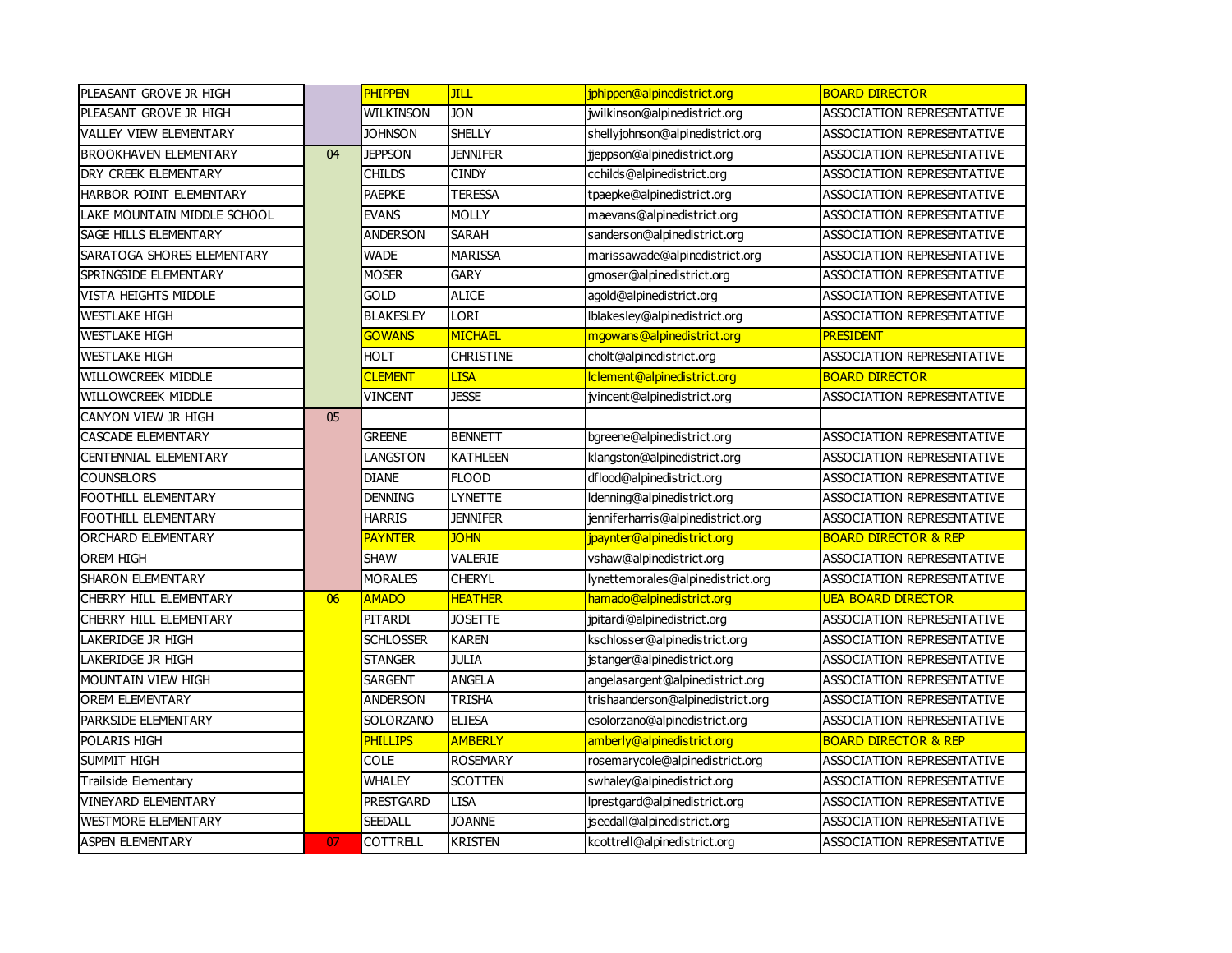| <b>BONNEVILLE ELEMENTARY</b>      |    | <b>KENNEDY</b>   | <b>KARLA</b>     | kkennedy@alpinedistrict.org         | <b>BOARD DIRECTOR</b>             |
|-----------------------------------|----|------------------|------------------|-------------------------------------|-----------------------------------|
| <b>BONNEVILLE ELEMENTARY</b>      |    | <b>MOWER</b>     | <b>TYLER</b>     | tylersmower@alpinedistrict.org      | ASSOCIATION REPRESENTATIVE        |
| <b>LINDON ELEMENTARY</b>          |    | <b>DODGE</b>     | <b>MELANIE</b>   | mdodge@alpinedistrict.org           | <b>ASSOCIATION REPRESENTATIVE</b> |
| NORTHRIDGE ELEMENTARY             |    | <b>BUNKER</b>    | <b>STEPHEN</b>   | sbunker@alpinedistrict.org          | <b>ASSOCIATION REPRESENTATIVE</b> |
| OAK CANYON JR HIGH                |    | ANDRUS           | PAUL             | pandrus@alpinedistrict.org          | <b>ASSOCIATION REPRESENTATIVE</b> |
| OAK CANYON JR HIGH                |    | <b>LISTER</b>    | <b>LISA</b>      | llister@alpinedistrict.org          | <b>ASSOCIATION REPRESENTATIVE</b> |
| OREM JR HIGH                      |    | <b>CONRAD</b>    | <b>MARY</b>      | meconrad@alpinedistrict.org         | ASSOCIATION REPRESENTATIVE        |
| ROCKY MOUNTAIN ELEMENTARY         |    | AASE             | <b>LISA</b>      | laase@alpinedistrict.org            | ASSOCIATION REPRESENTATIVE        |
| TIMPANOGOS HIGH                   |    | SMITH            | <b>TUCKER</b>    | tuckersmith@alpinedistrict.org      | ASSOCIATION REPRESENTATIVE        |
| <b>WINDSOR ELEMENTARY</b>         |    | <b>LEDESMA</b>   | <b>OSCAR</b>     | oledesma@alpinedistrict.org         | <b>ASSOCIATION REPRESENTATIVE</b> |
| <b>ALPINE ELEMENTARY</b>          | 08 | <b>ELDER</b>     | <b>AUBRIANNE</b> | aelder@alpinedistrict.org           | <b>ASSOCIATION REPRESENTATIVE</b> |
| <b>CEDAR RIDGE ELEMENTARY</b>     |    | <b>BECK</b>      | <b>KAY</b>       | kbeck@alpinedistrict.org            | <b>ASSOCIATION REPRESENTATIVE</b> |
| CEDAR RIDGE ELEMENTARY            |    | <b>DRAPER</b>    | <b>DEBORAH</b>   | ddraper@alpinedistrict.org          | <b>ASSOCIATION REPRESENTATIVE</b> |
| DEERFIELD ELEMENTARY              |    |                  |                  |                                     |                                   |
| HIGHLAND ELEMENTARY               |    | <b>BECK</b>      | GAY              | gbeck@alpinedistrict.org            | ASSOCIATION REPRESENTATIVE        |
| HIGHLAND ELEMENTARY               |    | <b>CHRISTLEY</b> | <b>DEIDRA</b>    | dchristley@alpinedistrict.org       | ASSOCIATION REPRESENTATIVE        |
| <b>HIGHLAND ELEMENTARY</b>        |    | <b>JONES</b>     | <b>ANNE</b>      | annejones@alpinedistrict.org        | <b>BOARD DIRECTOR</b>             |
| LONE PEAK HIGH                    |    | <b>BANKS</b>     | <b>STEPHANIE</b> | stephaniebanks@alpinedistrict.org   | <b>ASSOCIATION REPRESENTATIVE</b> |
| LONE PEAK HIGH                    |    | <b>TOPHAM</b>    | <b>DUSTIN</b>    | dtopham@alpinedistrict.org          | <b>ASSOCIATION REPRESENTATIVE</b> |
| MOUNTAIN RIDGE JR HIGH            |    | KNITTLE          | <b>JANA</b>      | jknittle@alpinedistrict.org         | <b>ASSOCIATION REPRESENTATIVE</b> |
| <b>TIMBERLINE MIDDLE</b>          |    | NELSON           | <b>TRENT</b>     | tnelson@alpinedistrict.org          | <b>ASSOCIATION REPRESENTATIVE</b> |
| <b>WESTFIELD ELEMENTARY</b>       |    | JACOBS           | ANN              | ajacobs@alpinedistrict.org          | ASSOCIATION REPRESENTATIVE        |
| <b>BLACK RIDGE ELEMENTARY</b>     | 09 | GUERRERO         | <b>COLLEEN</b>   | cguerrero@alpinedistrict.org        | ASSOCIATION REPRESENTATIVE        |
| <b>BLACK RIDGE ELEMENTARY</b>     |    | <b>WARWOOD</b>   | <b>ANNALEA</b>   | awarwood@alpinedistrict.org         | <b>BOARD DIRECTOR</b>             |
| CEDAR VALLEY ELEMENTARY           |    | SHANKS           | JILL             | jshanks@alpinedistrict.org          | ASSOCIATION REPRESENTATIVE        |
| CEDAR VALLEY HIGH SCHOOL          |    | GARITY           | <b>REBECCA</b>   | rgarity@alpinedistrict.org          | ASSOCIATION REPRESENTATIVE        |
| CEDAR VALLEY HIGH SCHOOL          |    | <b>HUNTER</b>    | <b>KARA</b>      | karahunter@alpinedistrict.org       | <b>ASSOCIATION REPRESENTATIVE</b> |
| CEDAR VALLEY HIGH SCHOOL          |    | <b>REYNOLDS</b>  | <b>JENNIFER</b>  | jenniferreynolds@alpinedistrict.org | <b>ASSOCIATION REPRESENTATIVE</b> |
| <b>EAGLE VALLEY ELEMENTARY</b>    |    | <b>JONES</b>     | <b>REBECCA</b>   | rebeccajones@alpinedistrict.org     | <b>ASSOCIATION REPRESENTATIVE</b> |
| FRONTIER MIDDLE SCHOOL            |    | COVERT           | <b>LISA</b>      | lcovert@alpinedistrict.org          | ASSOCIATION REPRESENTATIVE        |
| FRONTIER MIDDLE SCHOOL            |    | MCLERRAN         | <b>MARY</b>      | mmclerran@alpinedistrict.org        | ASSOCIATION REPRESENTATIVE        |
| HIDDEN HOLLOW ELEMENTARY          |    | <b>BECK</b>      | <b>APRYL</b>     | abeck@alpinedistrict.org            | <b>SECRETARY</b>                  |
| HIDDEN HOLLOW ELEMENTARY          |    | VLIET            | LORI             | lvliet@alpinedistrict.org           | ASSOCIATION REPRESENTATIVE        |
| <b>HORIZON SCHOOL</b>             |    | WEBB             | <b>AUBREY</b>    | awebb@alpinedistrict.org            | ASSOCIATION REPRESENTATIVE        |
| <b>MOUNTAIN TRAILS ELEMENTARY</b> |    | ALEXANDER        | <b>SUZANNE</b>   | salexander@alpinedistrict.org       | ASSOCIATION REPRESENTATIVE        |
| PONY EXPRESS ELEMENTARY           |    | CABALLERO        | <b>NATALIE</b>   | nataliecaballero@alpinedistrict.org | <b>ASSOCIATION REPRESENTATIVE</b> |
| Silver Lake Elementary            |    | <b>EDWARDS</b>   | <b>BOBBI</b>     | bedwards@alpinedistrict.org         | <b>ASSOCIATION REPRESENTATIVE</b> |
| THUNDER RIDGE ELEMENTARY          |    | EVERITT          | <b>RACHEL</b>    | reveritt@alpinedistrict.org         | ASSOCIATION REPRESENTATIVE        |